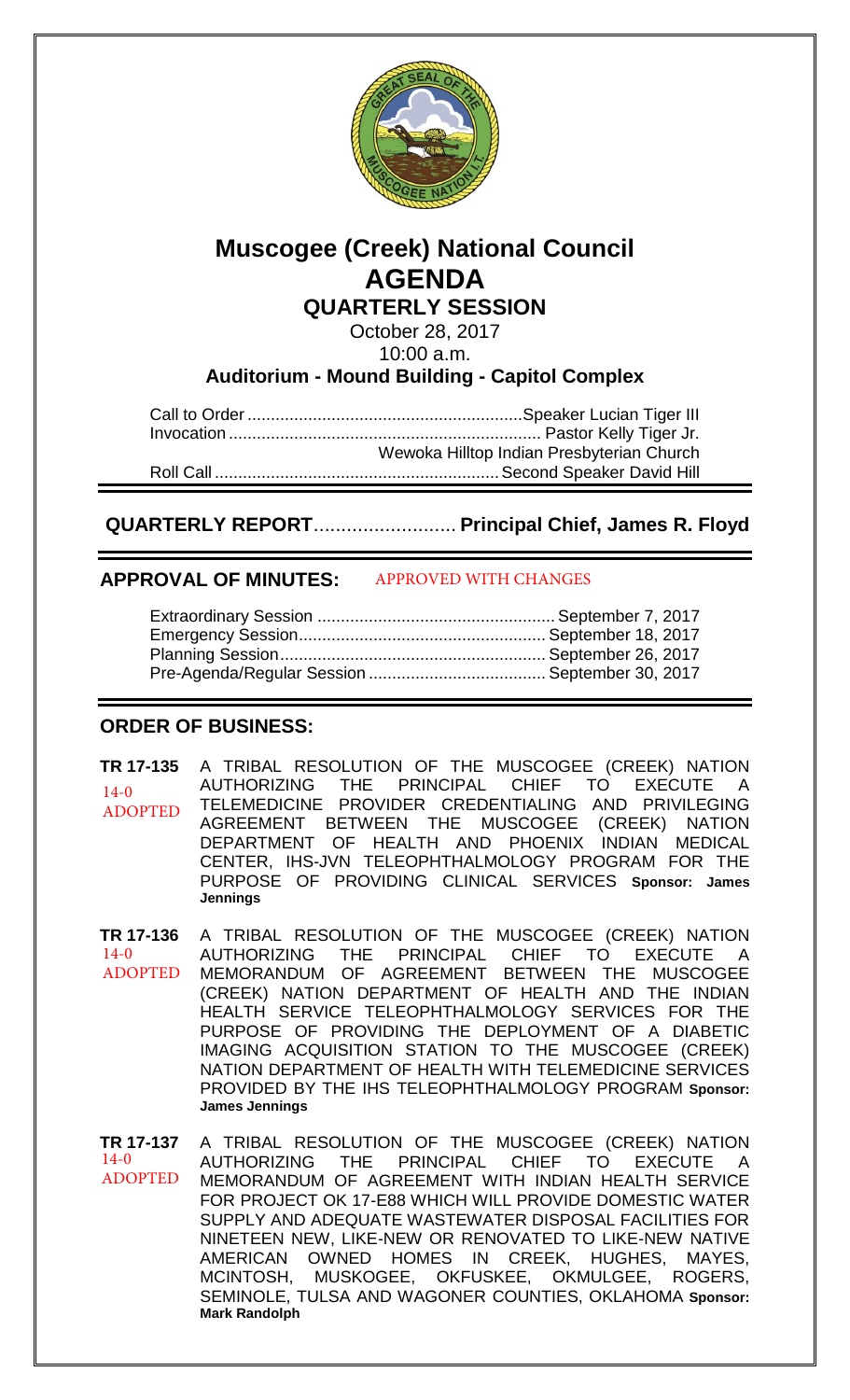#### **Page 2 of 4 Quarterly Session October 28, 2017**

**TR 17-138** A TRIBAL RESOLUTION OF THE MUSCOGEE (CREEK) NATION AUTHORIZING THE PRINCIPAL CHIEF TO EXECUTE A MEMORANDUM OF AGREEMENT WITH INDIAN HEALTH SERVICE FOR PROJECT OK 17-U77 WHICH WILL PROVIDE WATER SUPPLY AND WASTEWATER DISPOSAL FACILITIES FOR SEVENTY-FOUR EXISTING NATIVE AMERICAN OWNED HOMES IN CREEK, HUGHES, MAYES, MCINTOSH, MUSKOGEE, OKFUSKEE, OKMULGEE, ROGERS, SEMINOLE, TULSA AND WAGONER COUNTIES, OKLAHOMA **Sponsor: Mark Randolph**  $14-0$ ADOPTED

**TR 17-139** A TRIBAL RESOLUTION OF THE MUSCOGEE (CREEK) NATION AUTHORIZING THE PRINCIPAL CHIEF TO EXECUTE A MEMORANDUM OF AGREEMENT WITH THE INDIAN HEALTH SERVICE FOR PROJECT OK 15-X70 WHICH WILL PROVIDE SATISFACTORY WATER SUPPLY FOR THE DEERE FAMILY ROUNDHOUSE IN THE OKMULGEE SERVICE UNIT, OKLAHOMA **Sponsor: Mark Randolph** 14-0 ADOPTED AMENDED TO PHILLIP DEERE ROUNDHOUSE

**TR 17-140** A TRIBAL RESOLUTION OF THE MUSCOGEE (CREEK) NATION APPROVING THE MEMORANDUM OF AGREEMENT BETWEEN THE NATION AND THE INDIAN HEALTH SERVICE FOR INDIAN HEALTH SERVICE PROJECT OK 14-T77 AND AUTHORIZING THE PRINCIPAL CHIEF TO EXECUTE AN EXCHANGE LETTER AMENDMENT FOR INDIAN HEALTH SERVICE PROJECT OK 14-T77 **Sponsor: Mark Randolph** 14-0 ADOPTED

**TR 17-141** A TRIBAL RESOLUTION OF THE MUSCOGEE (CREEK) NATION AUTHORIZING THE PRINCIPAL CHIEF TO EXECUTE STANDING FORAGE MANAGEMENT AGREEMENTS OF TRIBAL PROPERTY **Sponsor: Thomas Yahola** 14-0 ADOPTED

**TR 17-143** A TRIBAL RESOLUTION OF THE MUSCOGEE (CREEK) NATION AUTHORIZING THE CONSTRUCTION OF A FARM SHOP AT THE DUSTIN RANCH AND THE HANNA FARM **Sponsor: Darrell Proctor** 14-0 ADOPTED

**TR 17-144** A TRIBAL RESOLUTION OF THE MUSCOGEE (CREEK) NATION AUTHORIZING THE PRINCIPAL CHIEF TO EXECUTE A JAIL SERVICES AGREEMENT WITH OKMULGEE COUNTY CRIMINAL JUSTICE AUTHORITY, STATE OF OKLAHOMA **Sponsor: David Hill**  $14-0$ ADOPTED

**TR 17-145** A TRIBAL RESOLUTION OF THE MUSCOGEE (CREEK) NATION AUTHORIZING THE PRINCIPAL CHIEF TO EXECUTE A SOFTWARE AS A SERVICE AGREEMENT BETWEEN THE MUSCOGEE (CREEK) NATION AND TYLER TECHNOLOGIES **Sponsor: David Hill**  $14-0$ ADOPTED

**NCA 17-164** A LAW OF THE MUSCOGEE (CREEK) NATION AMENDING MCNCA TITLE 37 § 2-130 ENTITLED, "Special Academic/Extra-Curricular Program" AND APPROPRIATING SUPPLEMENTAL FUNDS FOR FISCAL YEAR 2018 **Sponsor: James Jennings (\$25,000.00)**  $14-0$ ADOPTED

**NCA 17-166** A LAW OF THE MUSCOGEE (CREEK) NATION AMENDING MCNCA TITLE 37, § 2-119 ENTITLED, "Mvskoke (Creek) Nation Pageant and Royalty" AND APPROPRIATING FUNDS FOR FISCAL YEAR 2018 **Sponsor: James Jennings (\$78,108.00)** 14-0 ADOPTED

**NCA 17-180** A LAW OF THE MUSCOGEE (CREEK) NATION AUTHORIZING A DONATION TO WAGONER PUBLIC SCHOOLS **Sponsor: Johnnie Greene (\$2,000.00)**  $14 - 0$ ADOPTED

**NCA 17-181** A LAW OF THE MUSCOGEE (CREEK) NATION AUTHORIZING A DONATION TO RYAL PUBLIC SCHOOL **Sponsor: Dode Barnett (\$2,000.00)**  $14-0$ ADOPTED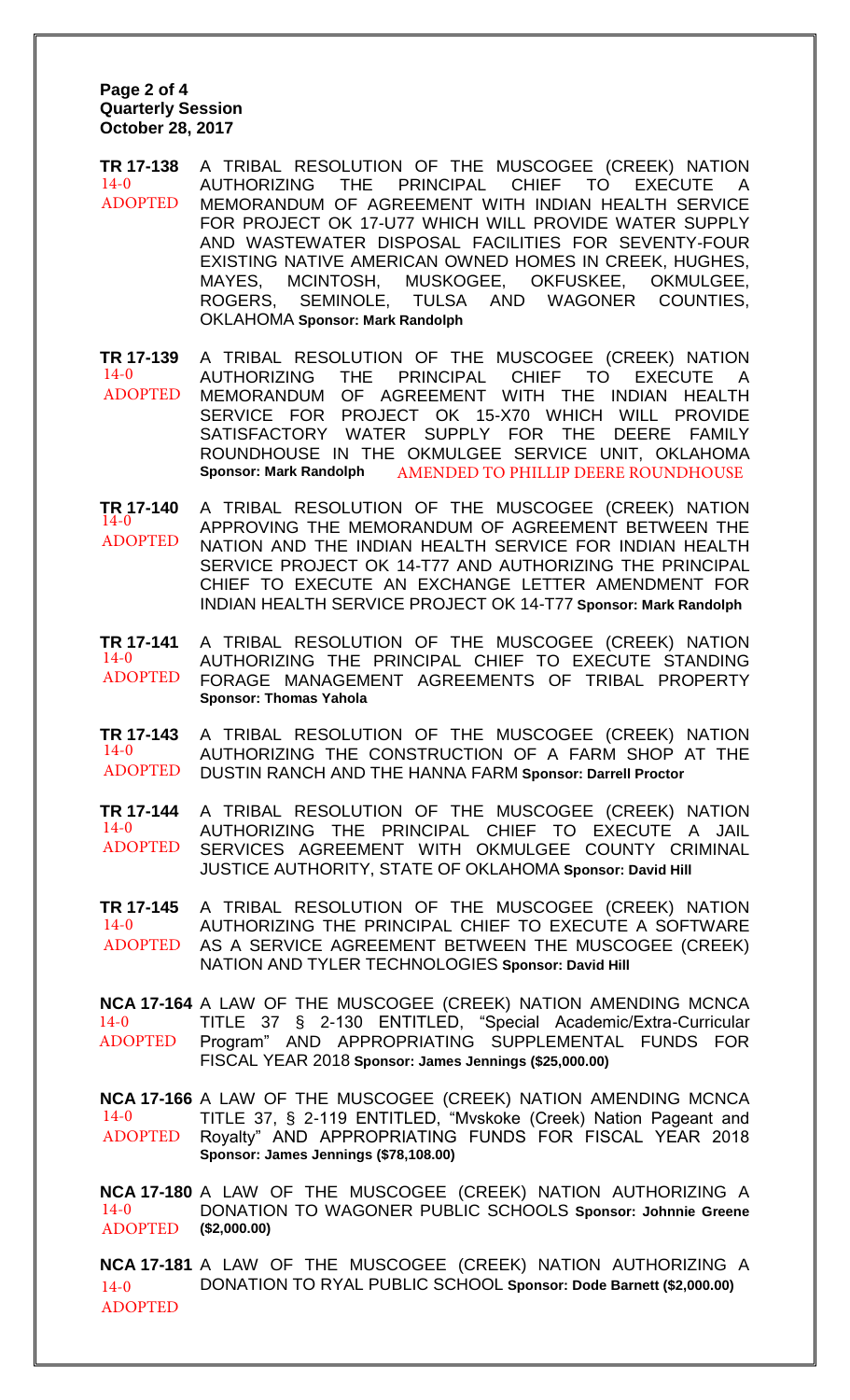**Page 3 of 4 Quarterly Session October 28, 2017** 

**NCA 17-182** A LAW OF THE MUSCOGEE (CREEK) NATION AUTHORIZING A DONATION TO OKLAHOMA CITY PUBLIC SCHOOLS NATIVE AMERICAN STUDENT SERVICES DEPARTMENT **Sponsor: James Jennings (\$2,000.00)** 14-0 ADOPTED

**NCA 17-183** A LAW OF THE MUSCOGEE (CREEK) NATION AUTHORIZING A DONATION TO THE BRISTOW FIRE DEPARTMENT **Sponsor: David Hill (\$4,840.00)** 14-0 ADOPTED

**NCA 17-184** A LAW OF THE MUSCOGEE (CREEK) NATION AUTHORIZING A DONATION TO HASKELL PUBLIC SCHOOLS **Sponsor: Robert Hufft; Co-Sponsor(s): James Jennings (\$2,000.00)**  $14-0$ ADOPTED

**NCA 17-185** A LAW OF THE MUSCOGEE (CREEK) NATION AUTHORIZING A DONATION TO MASON PUBLIC SCHOOLS **Sponsor: Del Beaver (\$2,000.00)** 13-0-1 ADOPTED

**NCA 17-186** A LAW OF THE MUSCOGEE (CREEK) NATION AUTHORIZING A DONATION TO WELEETKA PUBLIC SCHOOLS **Sponsor: Randall Hicks (\$2,000.00)** 13-1 ADOPTED

**NCA 17-187** A LAW OF THE MUSCOGEE (CREEK) NATION AUTHORIZING THE EXPENDITURE OF FUNDS FROM THE UNITED STATES DEPARTMENT OF INTERIOR BUREAU OF INDIAN EDUCATION TRIBAL EDUCATION DEPARTMENT GRANT TO THE MUSCOGEE (CREEK) NATION DEPARTMENT OF EDUCATION, EMPLOYMENT AND TRAINING **Sponsor: Johnnie Greene (\$150,000.00)**  14-0 ADOPTED

**NCA 17-188** A LAW OF THE MUSCOGEE (CREEK) NATION AUTHORIZING THE 14-0 EXPENDITURE OF FUNDS AWARDED FROM THE DISTRICT ATTORNEYS COUNCIL THROUGH THE VICTIMS OF CRIME ACT FOR THE MUSCOGEE (CREEK) NATION DEPARTMENT OF HEALTH CONTINUATION OF THE SEXUAL ASSAULT NURSE EXAMINER SERVICES PROGRAM **Sponsor: Dode Barnett (\$112,611.00)**  ADOPTED

**NCA 17-189** A LAW OF THE MUSCOGEE (CREEK) NATION AMENDING MCNCA TITLE 19 §2-105. B. ENTITLED "Election Board Duties" **Sponsor: Dode Barnett**   $14-0$ ADOPTED

**NCA 17-190** A LAW OF THE MUSCOGEE (CREEK) NATION AMENDING NCA 17- 031 (A LAW OF THE MUSCOGEE (CREEK) NATION AUTHORIZING A SPECIAL APPROPRIATION TO THE MUSCOGEE (CREEK) NATION PLANNING AND GRANTS DEPARTMENT FOR THE DEVELOPMENT OF A TRIBAL MASTER SITE PLAN FOR THE MUSCOGEE (CREEK) NATION TRIBAL COMPLEX AND SURROUNDING PROPERTIES) **Sponsor: Del Beaver** 14-0 ADOPTED

**NCA 17-191** A LAW OF THE MUSCOGEE (CREEK) NATION AUTHORIZING AN APPROPRIATION OF FUNDS FOR THE PURCHASE OF A TWENTY ACRE TRACT OF TRUST PROPERTY LOCATED IN HUGHES COUNTY, OKLAHOMA **Sponsor: Thomas Yahola (\$21,000.00)** 14-0 ADOPTED

**NCA 17-192** A LAW OF THE MUSCOGEE (CREEK) NATION AUTHORIZING A SPECIAL APPROPRIATION TO HICKORY GROUND INDIAN BAPTIST CHURCH #2 **Sponsor: Darrell Proctor (\$9,361.00)** 14-0 ADOPTED

**NCA 17-193** A LAW OF THE MUSCOGEE (CREEK) NATION AUTHORIZING A SPECIAL APPROPRIATION TO CEDAR CREEK BAPTIST CHURCH **Sponsor: Mark Randolph (\$3,179.85)** 14-0 ADOPTED

**NCA 17-194** A LAW OF THE MUSCOGEE (CREEK) NATION AUTHORIZING A SPECIAL APPROPRIATION TO BUCKEYE CREEK BAPTIST CHURCH **Sponsor: Mark Randolph (\$4,999.00)** 13-0-1 ADOPTED